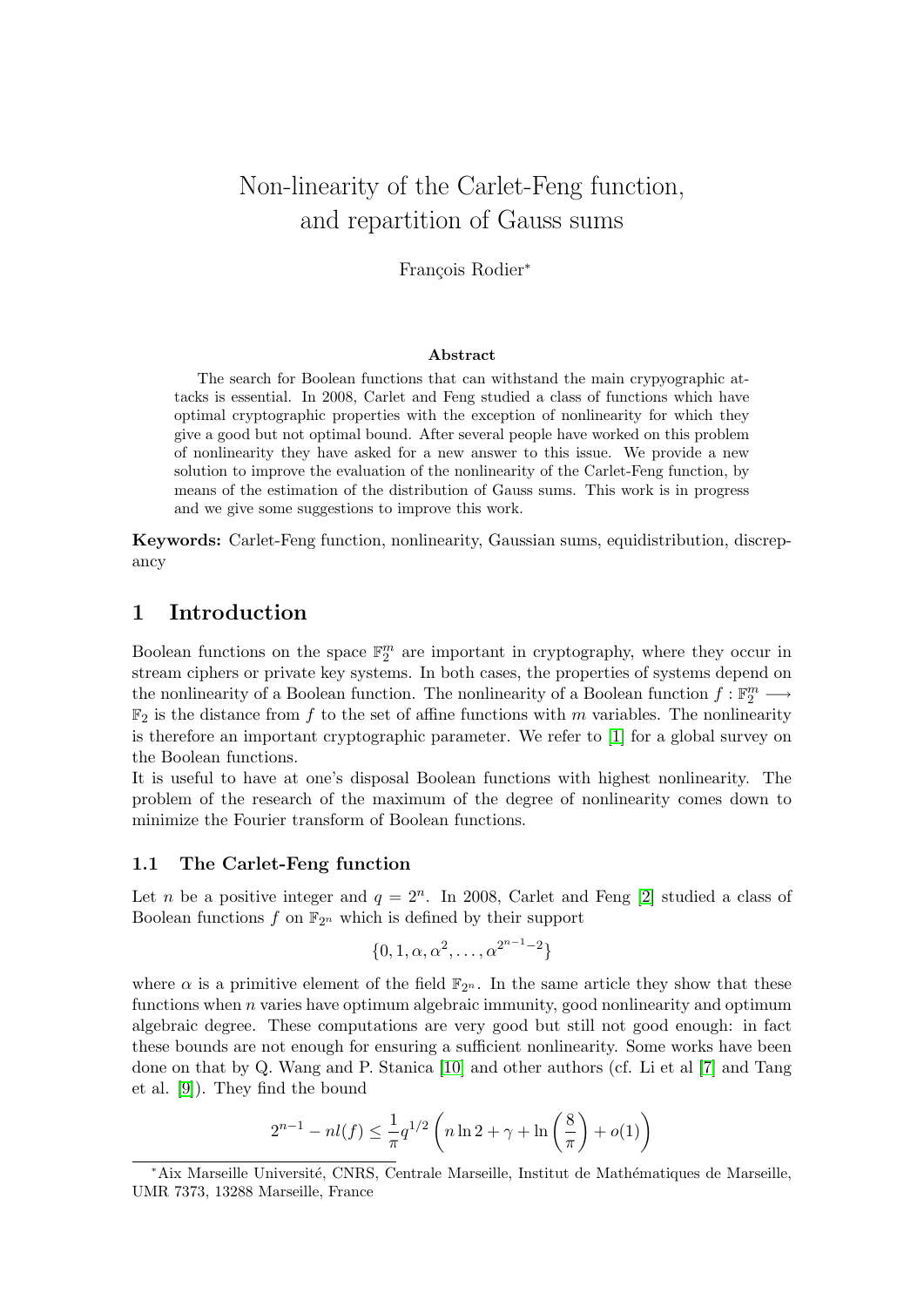where  $\gamma$  is the Euler's constant. Nevertheless, there is a gap between the bound that they can prove and the actual computed values for a finite numbers of functions which are very good, of order  $2^{n-1} - 2^{n/2}$ . Carlet and some authors cited above [\[7,](#page-6-3) [9,](#page-6-4) [10\]](#page-6-2) who have also worked on this nonlinearity asked for new answer to this problem. In this paper we bring a new solution to improve the evaluation of the nonlinearity of the Carlet-Feng function, by means of the estimation of the distribution of Gauss sums. We will find a slightly better asymptotic bound (see [\(2\)](#page-5-0)) but this work is in progress and we give some suggestions to improve this work and hopefully to get a result closer to what expected. It will be the same for other classes of Boolean functions which are based on Carlet-Feng construction.

#### 1.2 The nonlinearity

The nonlinearity of these functions is given by

$$
nl(f) = 2^{n-1} - \max_{\lambda \in \mathbb{F}_{2^n}^*} |S_\lambda| \quad \text{where} \quad S_\lambda = \sum_{i=2^{n-1}-1}^{2^n-2} (-1)^{\text{Tr}(\lambda \alpha^i)}.
$$
 (1)

We define  $\zeta = \exp\left(\frac{2i\pi}{2^{n}-1}\right)$ ,  $\chi$  be the multiplicative character of  $\mathbb{F}_{2^n}$  such that  $\chi(\alpha) = \zeta$ . For  $a \in \mathbb{F}_q^*$  let us define the Gaussian sum  $G(a, \chi)$  by

<span id="page-1-0"></span>
$$
G(a, \chi) = \sum_{x \in \mathbb{F}_q^*} \chi(x) \exp(\pi i \operatorname{Tr}(ax))
$$

and  $G(\chi) = G(1,\chi)$ . Let  $\lambda = \alpha^{\ell}$  with  $1 \leq \ell \leq q-2$ . By Fourier transformation of [\(1\)](#page-1-0) we get

$$
S_{\lambda} = \frac{1}{q-1} \left( \sum_{\mu=1}^{q-2} G(\chi^{\mu}) \zeta^{-\mu \ell} \frac{\zeta^{-\mu(\frac{q}{2}-1)} - 1}{1 - \zeta^{-\mu}} - \frac{q}{2} \right).
$$

Carlet and Feng deduced from that the bound

$$
|S_{\lambda}| \leq \frac{1}{q-1} \left( \sum_{\mu=1}^{q-2} \sqrt{q} \left| \frac{\zeta^{-\mu(\frac{q}{2}-1)} - 1}{1 - \zeta^{-\mu}} \right| + \frac{q}{2} \right).
$$

The upperbound of  $|S_\lambda|$  is attained if the arguments of  $G(\chi^\mu) \zeta$  $(\mu)\zeta^{-\mu\ell}$  are the opposite of the ones of  $\frac{\zeta^{-\mu(\frac{q}{2}-1)}-1}{1-\zeta^{-\mu}}$ . I will show that this situation is impossible and that will lead us to a better bound.

### 2 Equidistribution of the arguments of Gauss sums

#### 2.1 A result of Nicolas Katz

Nicolas Katz (chapter 9 in [\[5\]](#page-6-5)) has proved that

**Proposition 2.1** For a fixed in  $\mathbb{F}_{2^n}^*$  the arguments of  $G(a, \chi^{\mu})$  for  $1 \leq \mu \leq q-2$  are equidistributed on the segment  $[-\pi, \pi]$ .

For l fixed in  $\mathbb{F}_{2^n}^*$  the arguments of  $G(\chi^{\mu})\zeta^{-\mu l}$  for  $1 \leq \mu \leq q-2$  are also equidistributed on the segment  $[-\pi, \pi]$  since by [\[8\]](#page-6-6) theorem 5.12, they satisfy:  $G(\chi^{\mu})\zeta^{-\mu l} = G(\alpha^l, \chi^{\mu})$ .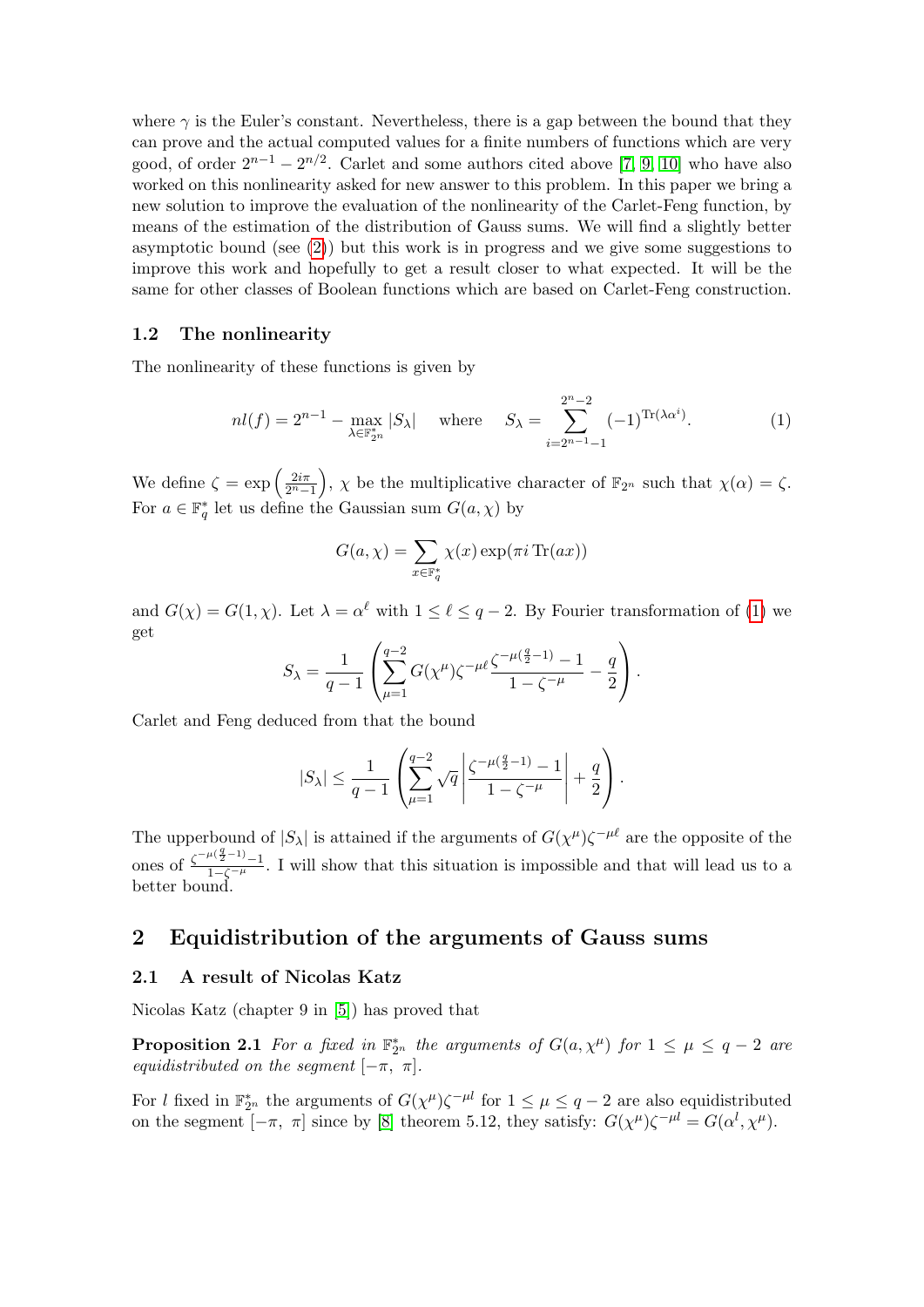#### 2.2 Discrepancy

To get a result a little more precise than Katz's we need the notion of discrepancy. We define the discrepancy (see [\[4\]](#page-6-7) or [\[6\]](#page-6-8)) of a sequence of N real numbers  $x_1, \ldots, x_N \in [0, 1]$ by

$$
D_N(x_N) = \max_{0 \le x \le 1} |\frac{A(x, N)}{N} - x|
$$

where  $A(x, N)$  = number of  $m \leq N$  such that  $x_m \leq x$ .

<span id="page-2-0"></span>**Proposition 2.2** A sequence  $(x_N)_{N\geq 1}$  is uniformly distributed mod 1 if and only if

$$
\lim_{N \to \infty} D_N(x_N) = 0.
$$

We have an estimate of the discrepancy thanks to Erdös-Turan-Koksma's inequality.

Lemma 2.3 (Erdös-Turan-Koksma's inequality) There is an absolute constant  $C$ (independent of  $x_N$ ) such that for every  $H \geq 1$ ,

$$
D_N(x_N) < C\left(\frac{1}{H} + \sum_{h=1}^H \frac{1}{h} \left| \frac{1}{N} \sum_{m=1}^N \exp(2\pi i h x_m) \right| \right)
$$

We will use also a result of Deligne obtained by using Algebraic Geometry "à la Grothendieck".

**Proposition 2.4 (Deligne [\[3\]](#page-6-9))** For  $\psi$  an additive character of  $\mathbb{F}_q$  and  $a \in \mathbb{F}_q^*$ , we have

$$
|\sum_{x_1x_2...x_r=1}\psi(x_1+x_2+\cdots+x_r)| \leq r q^{(r-1)/2}.
$$

With this proposition, we can show that, for  $a \neq 0$  one has  $|\sum_{1 \leq \mu \leq q-2} G(a, \chi^{\mu})^r| \leq$  $1 + r q^{(r+1)/2}$ . So we can show more than Katz's result with the help of proposition [\(2.2\)](#page-2-0).

<span id="page-2-1"></span>**Proposition 2.5** For l fixed in  $\mathbb{F}_{2^n}^*$  the arguments  $\arg(z_\mu)$  of  $z_\mu = G(\chi^\mu)\zeta^{-\mu l}$  for  $1 \leq \mu \leq$  $q-2$  fulfill

$$
D_{q-2}\left(\frac{\arg(z_{\mu})}{2\pi}\right) < O(q^{-1/4})
$$

**Proof:** We use Erdös-Turan-Koksma's inequality to evaluate this dicrepancy, and use Deligne's result to bound  $\sum_{1 \leq \mu \leq q-2} G(a, \chi^{\mu})^r$  which gives the result. Whence, if  $H \leq$  $q^{1/2}$ 

$$
D_{q-2}\left(\frac{\arg(z_{\mu})}{2\pi}\right) < O\left(\frac{1}{H} + \frac{1}{q-2}\sum_{h=1}^{H}\frac{1}{hq^{h/2}}\left|\sum_{\mu=1}^{q-2}G((-1)^{\text{Tr}(\alpha^{l})}, \chi^{\mu})^{h}\right|\right) < O\left(\frac{1}{H} + \frac{1}{q-2}\sum_{h=1}^{H}\frac{1}{hq^{h/2}}hq^{(h+1)/2}\right) = O\left(\frac{1}{H} + \frac{Hq^{1/2}}{q-2}\right)
$$
  
If  $H = q^{1/4}$ , then  $D_{q-2}\left(\frac{\arg(z_{\mu})}{2\pi}\right) < O\left(\frac{q^{3/4} + q^{3/4}}{q-2}\right) = O\left(q^{-1/4}\right).$ 

<span id="page-2-2"></span>**Lemma 2.6** If the  $a_m$  is an increasing sequence and if the discrepancy of  $a_m$  is D, then  $|a_i - \frac{i}{n}|$  $\frac{\iota}{m}|\leq D.$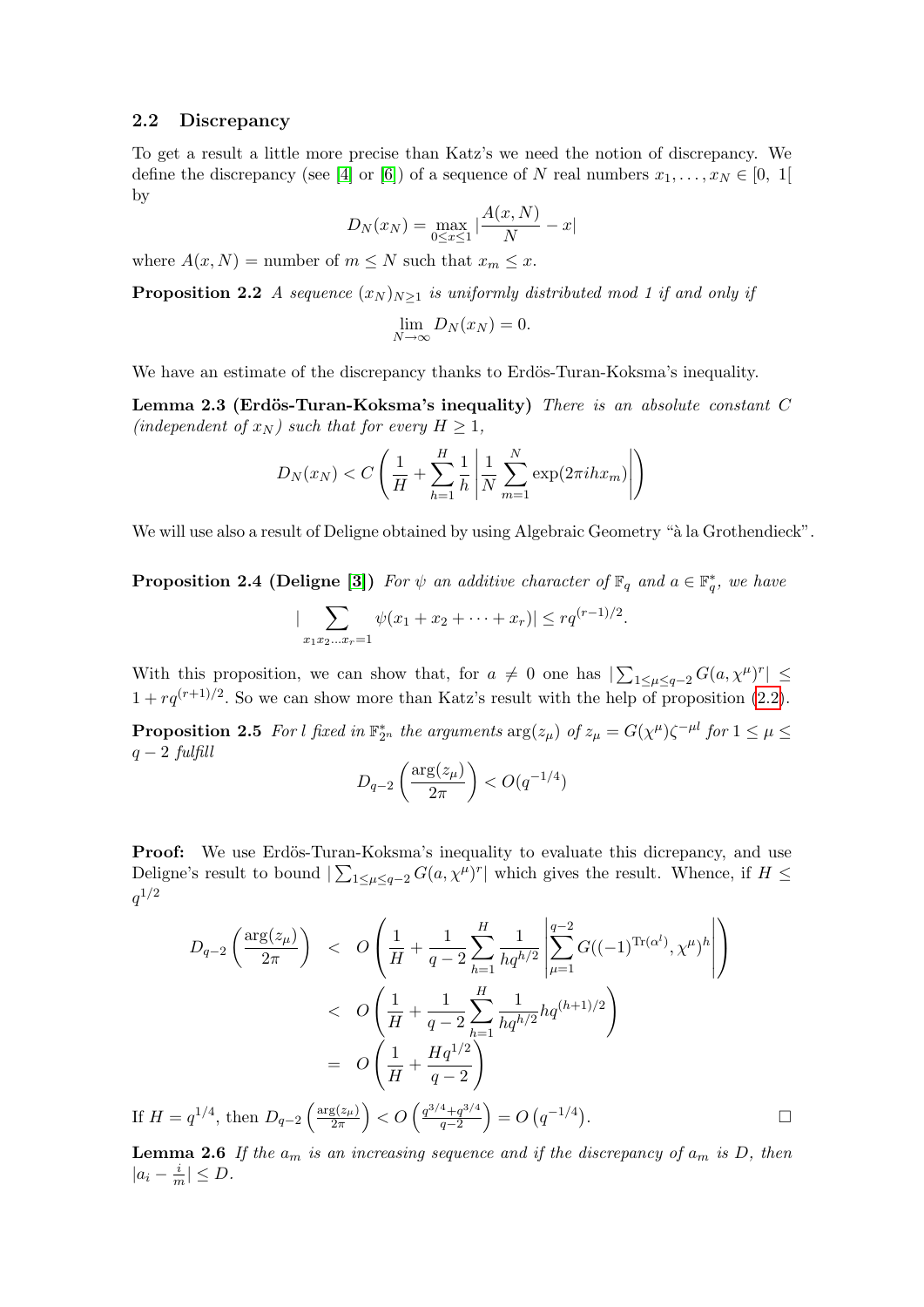**Proof:** The lemma is a consequence of [\[6,](#page-6-8) Section 2, Discrepancy, theorem 1.4].

## 3 Distribution of the arguments of  $a_\mu$

Let  $a_{\mu} = \frac{\zeta^{-\mu(\frac{q}{2}-1)} - 1}{1 - \zeta^{-\mu}}$  $\frac{1}{1-\zeta^{-\mu}}.$ 

**Proposition 3.1** The  $a_{\mu}$  are on the singular plane cubic which is the image of the unit circle by the map

$$
z \to \frac{1}{z + z^2}
$$

with  $|z| = 1$ . The absolute value is  $|a_{\mu}| = (2 \cos(\frac{\pi \mu}{2(q-1)}))^{-1}$ . The argument is  $\arg a_{\mu} =$  $\frac{3\pi\mu}{2(q-1)}$  for  $\mu$  even or  $\pi/2+\frac{3\pi\mu}{2(q-1)}$  for  $\mu$  odd. The complex conjugate of  $a_{\mu}$  is  $a_{q-1-\mu}$ .

**Proof:** If  $\mu$  is even, let us take  $z = \exp(-\frac{\pi \mu i}{\sigma - 1})$  $\frac{\pi \mu i}{q-1}$ ). One has  $z^2 = \zeta^{-\mu}$ . And one has also

$$
z^{q-1} = \exp(-\pi \mu i) = \exp(-2\pi i \mu/2) = 1.
$$

Thus  $z^{q-2} = z^{-1}$ , hence  $a_{\mu} = \frac{z^{2(\frac{q}{2}-1)} - 1}{1 - z^2}$  $\frac{\frac{3}{2}-1}{1-z^2} = \frac{z^{(q-2)}-1}{1-z^2}$  $\frac{a-2}{1-z^2} = \frac{z^{-1}-1}{1-z^2}$  $\frac{z^{-1}-1}{1-z^2} = \frac{1-z}{z-z^2}$  $\frac{1-z}{z-z^3} = \frac{1}{z+1}$  $\frac{1}{z+z^2}$ . If  $\mu$  is odd, we just use  $z = -\exp(-\frac{\pi \mu i}{a-1})$  $\frac{\pi\mu}{q-1}$ ). To compute the absolute value and the argument of  $a_{\mu}$ , you just have to consider the rhombus of vertices  $0, z, z + z^2, z^2$ .

21

### 3.1 Exemple: with  $m = 7$



## 4 Applications

So we conclude from the preceding sections that for a fixed  $\ell$  the arguments of  $G(\chi^{\mu})\zeta^{-\mu\ell}$ are equidistributed on  $[-\pi, \pi]$ , and the arguments of  $a_\mu$  are equidistributed on  $[-3\pi/2, 3\pi/2]$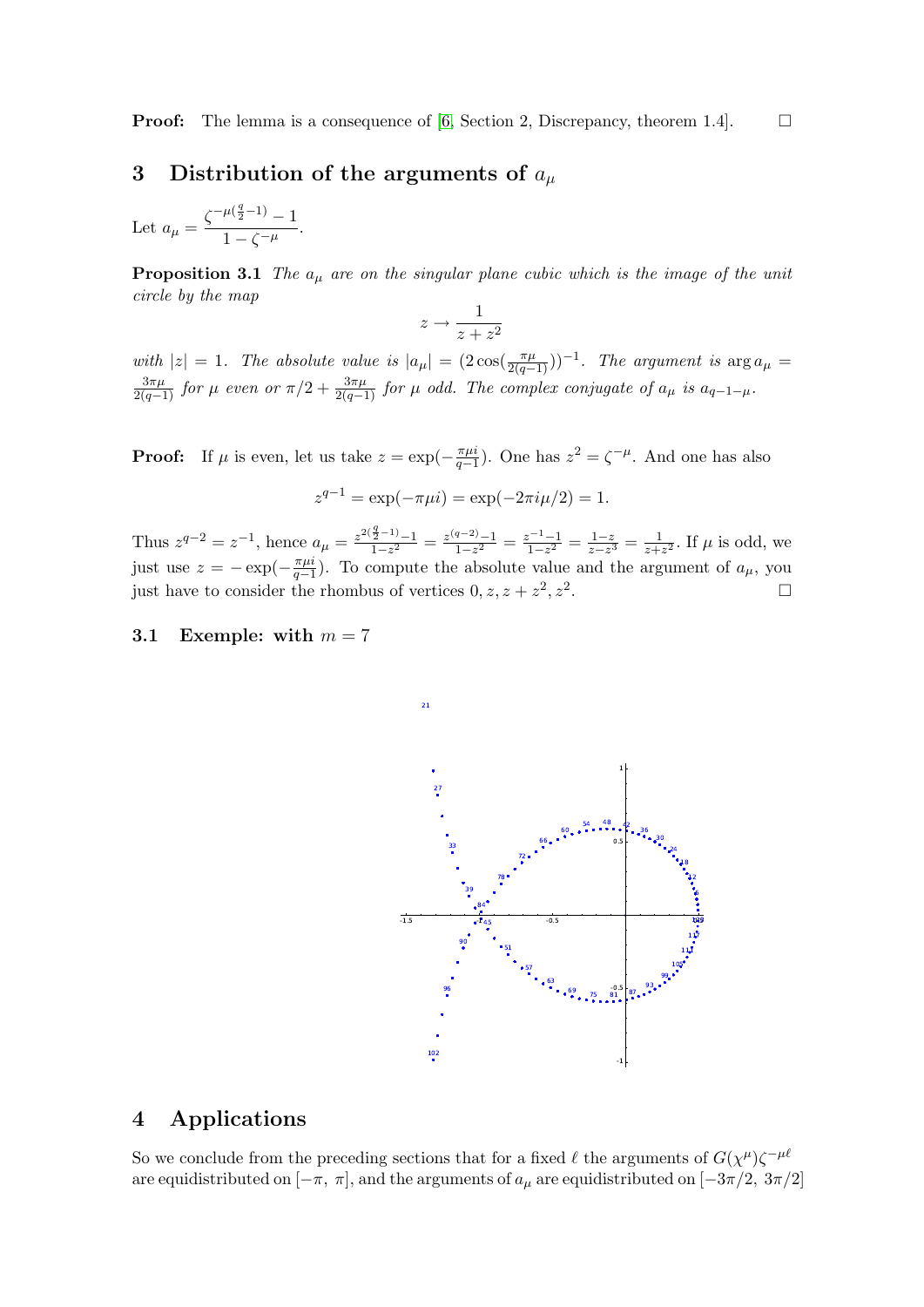so, as we said before, it is impossible to have  $\arg(G(\chi^{\mu})\zeta^{-\mu\ell}) + \arg(a_{\mu}) = 0 \pmod{2\pi}$  and the upperbound of  $|S_\lambda|$  is not attained.

So, in place of computing the sum  $\sum_{\mu=1}^{q-2} G(\chi^{\mu}) \zeta^{-\mu \ell} a_{\mu}$  we can replace it by the sum  $\sum_{\mu=1}^{q-2}$   $\left(\overline{h_{\sigma(\mu)}}a_{\mu}\right)$  where  $H = \{h_{\mu}\}\$ is the set of Gauss sums and  $\sigma$  is some permutation of this set. Let us renumber the  $h_{\mu}$  for  $\mu$  even (with multiplicities) in the anticlockwise orientation: from  $h_2$  which will be of weakest positive or zero argument up to  $h_{q-2}$  which will be of higher positive argument. Let  $k_x = q^{1/2} \exp\left(i \left(\frac{2\pi x}{q-1}\right)\right)$ . Let  $\sigma$  runs over the set of all permutation of the set H. The preceding proposition implies  $\sum_{\mu=1}^{q-2} G(\chi^{\mu}) \zeta^{-\mu \ell} a_{\mu} \leq$  $2\max_\sigma \bigg( \Re e \sum_{\mu = 2 \atop \mu\ {\rm even}}^{q-2} (\overline{h_{\sigma(\mu)}} a_\mu) \bigg).$ 

<span id="page-4-0"></span>**Lemma 4.1** For  $2 \leq \mu \leq q-2$  and  $\mu$  even, we have

$$
\left| \Re e(\overline{h_{\sigma(\mu)}} a_{\mu} - \overline{k_{\sigma(\mu)}} a_{\mu}) \right| = O\left(\frac{q^{1/4}}{\cos \frac{\pi \mu}{2(q-1)}}\right)
$$

**Proof:** We use Proposition [2.5](#page-2-1) and Lemma [2.6.](#page-2-2)

From Proposition [2.5,](#page-2-1) we get the following lemma.

**Lemma 4.2** The sums 
$$
\Re e \sum_{\mu=2 \atop \mu \text{ even}}^{q-2} (\overline{h_{\sigma(\mu)}} a_{\mu})
$$
 satisfy  

$$
\max_{\sigma} \left( \Re e \sum_{\mu=1}^{q-2} (\overline{h_{\sigma(\mu)}} a_{\mu}) \right) \leq 2 \Re e \sum_{\mu=2 \atop \mu \text{ even}}^{q/2} (\overline{b_{\mu}} a_{\mu}) + O(q^{5/4} \log q)
$$

where we denote by  $b_{\mu}$  the following numbers for  $\mu$  even and  $2 \leq \mu \leq q-2$ : if  $2 \leq \mu \leq q/2$ , then  $b_{\mu} = k_{\mu/2}$ , if  $q/2 < \mu \leq 2q/3$ , then  $b_{\mu} = k_{3\mu/2-q/2}$ , if  $2q/3 < \mu \leq q-2$ , then  $b_{\mu} = k_{3\mu/4}.$ 

**Proof:** We use the lemma [4.1](#page-4-0) to replace  $\max_{\sigma} \left( \Re e \sum_{\mu=1}^{q-2} (\overline{h_{\sigma(\mu)}} a_{\mu}) \right)$  by  $\max_{\sigma} \left( \Re e \sum_{\mu=1}^{q-2} (\overline{k_{\sigma(\mu)}} a_{\mu}) \right) + O(q^{5/4} \log q).$ 

Then denote by D the discrepancy of the sequence H. Let  $\beta$  be the largest integer (if there is some) such that  $|\arg k_{\sigma(\beta)} - \arg(b_{\beta})| > 2\pi D$ . Then for all  $\mu > \beta$  we have  $|\arg k_{\sigma(\mu)} - \beta| > 2\pi D$ .  $\arg(b_\mu)| \leq 2\pi D$ . From the lemma [2.6](#page-2-2) there exists  $\gamma$  such that  $|\arg k_{\sigma(\gamma)} - \arg(b_\beta)| \leq 2\pi D$ . Let  $\tau$  be the transposition between  $\beta$  and  $\sigma(\gamma)$ . Then one can check that

$$
\Re e(\overline{b_{\beta}}a_{\beta} + \overline{k_{\sigma(\gamma)}}a_{\sigma(\gamma)}) > \Re e(\overline{k_{\sigma(\gamma)}}a_{\beta} + \overline{b_{\beta}}a_{\sigma(\gamma)})
$$

therefore  $2\Re e \sum_{\mu=1 \atop \mu \text{ even}}^{q-2} (\overline{k_{\sigma(\mu)}} a_{\mu}) < 2\Re e \sum_{\mu=1 \atop \mu \text{ even}}^{q-2} (\overline{k_{\sigma(\sigma\tau(\mu)}} a_{\mu})$  and the sum is not maximal. So, if the sum is maximal, then there does not exist such a  $\beta$ , that is for all  $\mu$  we have  $|\arg k_{\sigma(\mu)} - \arg(b_{\mu})| \leq 2\pi D$ . Whence  $\Re e \sum_{\mu=1}^{q-2} (\overline{b_{\mu}} a_{\mu}) - \max_{\sigma} \left( \Re e \sum_{\mu=1}^{q-2} (\overline{k_{\sigma(\mu)}} a_{\mu}) \right) \geq$  $O(q^{5/4}\log q)$ .

Let B be the set of all  $b_{\mu}$ 's for  $\mu$  even. Now we have to take also in consideration the u odd. When you make the same reasoning, you end up with a set  $\overline{B}$  which is just the complex conjugate of B. When you take the union  $B \cup \overline{B}$ , you get q elements uniformly distributed in the interval [0,  $2\pi$ ].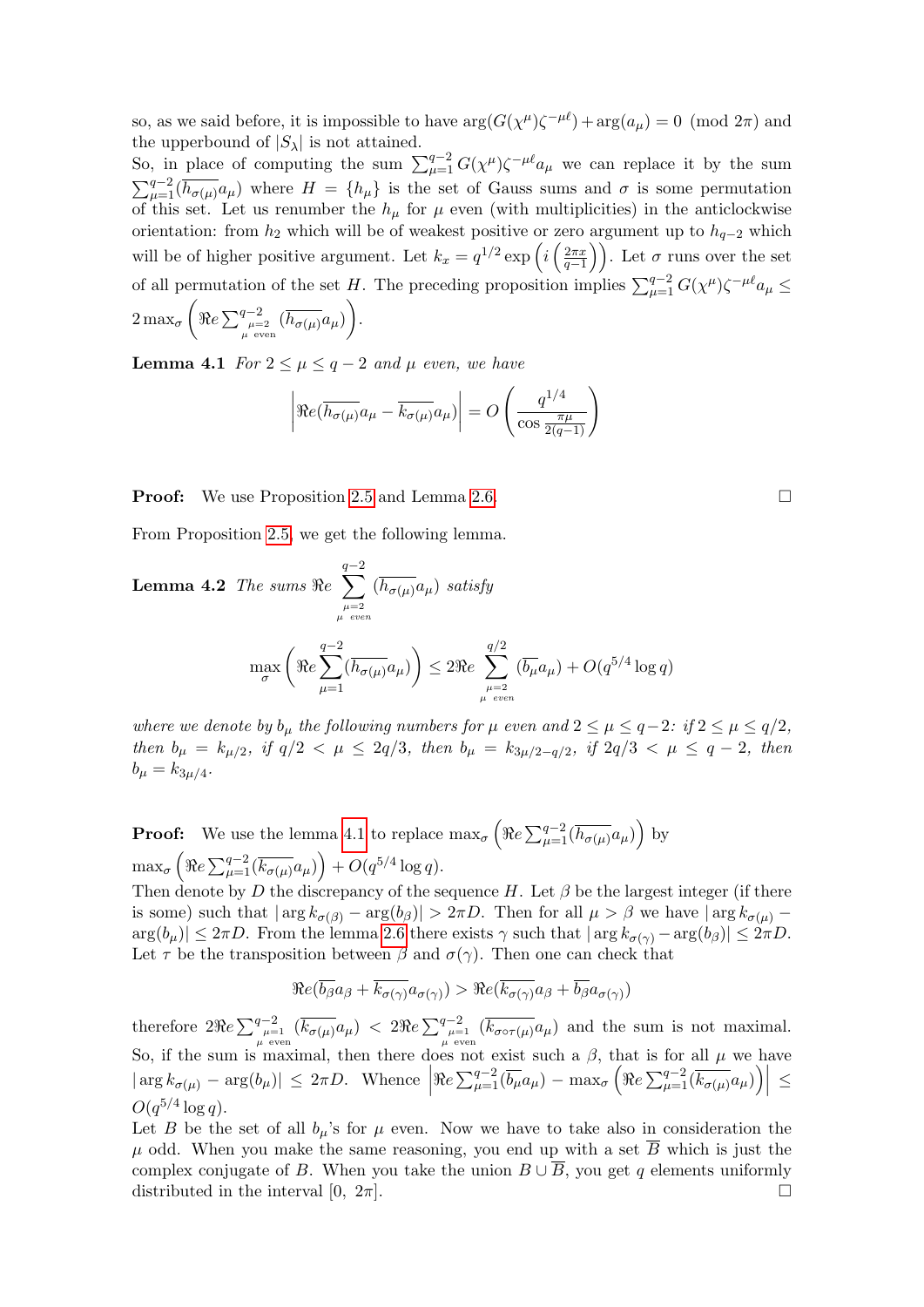**Proposition 4.3** The upper bound of  $\sum$  $q-2$  $\mu=1$  $G(\chi^{\mu})\zeta^{-\mu \ell}a_{\mu}$  is at most equal to  $q^{3/2}$  $\frac{1}{\pi}$ (ln q – 0.3786 +  $o(1)$ ).

**Proof:** Up to  $O(q^{5/4} \log q)$  it is enough to compute:

$$
\begin{array}{lcl} \displaystyle \max_{\sigma} \left( \Re e \sum_{\mu = 1}^{q-2} (\overline{k_{\sigma(\mu)}} a_{\mu}) \right) & \leq & 2q^{1/2} \sum_{\mu = 1}^{q/2} \frac{1}{2} - 2q^{1/2} \sum_{\mu = q/2}^{2q/3} \frac{\cos \frac{3\pi \mu}{2(q-1)}}{2 \cos \frac{\pi \mu}{2(q-1)}} + 2q^{1/2} \sum_{\mu = 2q/3}^{q-2} \frac{1}{2 \cos \frac{\pi \mu}{2(q-1)}} \\ & \leq & \displaystyle \frac{q^{3/2}}{2} - 4q^{1/2} \sum_{\mu = q/2}^{2q/3} \cos^2 \frac{\pi \mu}{2(q-1)} + 2q^{1/2} \sum_{\mu = 2q/3}^{q-2} \frac{1}{2 \cos \frac{\pi \mu}{2(q-1)}}. \end{array}
$$

Since the function  $\frac{1}{2\cos(\pi x/2)} - \frac{1}{\pi(1-\pi)}$  $\frac{1}{\pi(1-x)}$  is continuous on [2/3, 1], and since the  $\frac{\mu}{q-1}$  are uniformly distributed on  $[2/3, 1]$  we get by  $[6,$  theorem 1.1]:

$$
\frac{2}{q-2} \sum_{\substack{\mu=2q/3 \\ \mu \text{ even}}}^{q-2} \frac{1}{2 \cos \frac{\pi \mu}{2(q-1)}} - \frac{2}{\pi} \sum_{\substack{\mu=2q/3 \\ \mu \text{ even}}}^{q-2} \frac{1}{q-\mu} = (1+o(1)) \int_{2/3}^{1} \left( \frac{1}{2 \cos \frac{x\pi}{2}} - \frac{1}{\pi} \frac{1}{1-x} \right) dx
$$

$$
= \frac{\ln 2 - \ln \pi + \ln 3}{\pi} - \frac{\ln(7+4\sqrt{3})}{2\pi} + o(1).
$$

Then, using Euler's formula on harmonic series:

$$
\frac{2}{q^{1/2}(q-2)} \Re e \sum_{\mu=2q/3 \atop \mu \text{ even}}^{q-2} (\overline{\sigma(h_{\mu})}a_{\mu}) \le \frac{\log q - \ln \pi + \gamma}{\pi} - \frac{\ln (7+4\sqrt{3})}{2\pi} + o(1).
$$

Finally, it is easy to compute the other terms, and we get the result.  $\Box$ 

#### 4.1 Final result

Having noticed that

$$
\bigg|\sum_{\mu=1}^{q-2}G(\chi^{\mu})\zeta^{-\mu\ell}a_{\mu}\bigg|\leq 2\max_{\sigma}\left(\Re e\sum_{\mu=2\atop \mu\text{even}}^{q-2}\overline{(h_{\sigma(\mu)}}a_{\mu})\right)+O(q^{5/4}\log q)
$$

we get finally

Theorem 4.4 The nonlinearity of the Carlet-Feng function fulfills

<span id="page-5-0"></span>
$$
2^{n-1} - nl(f) \le \frac{q^{1/2}}{\pi} \left( \log q - 0.3786 + o(1) \right). \tag{2}
$$